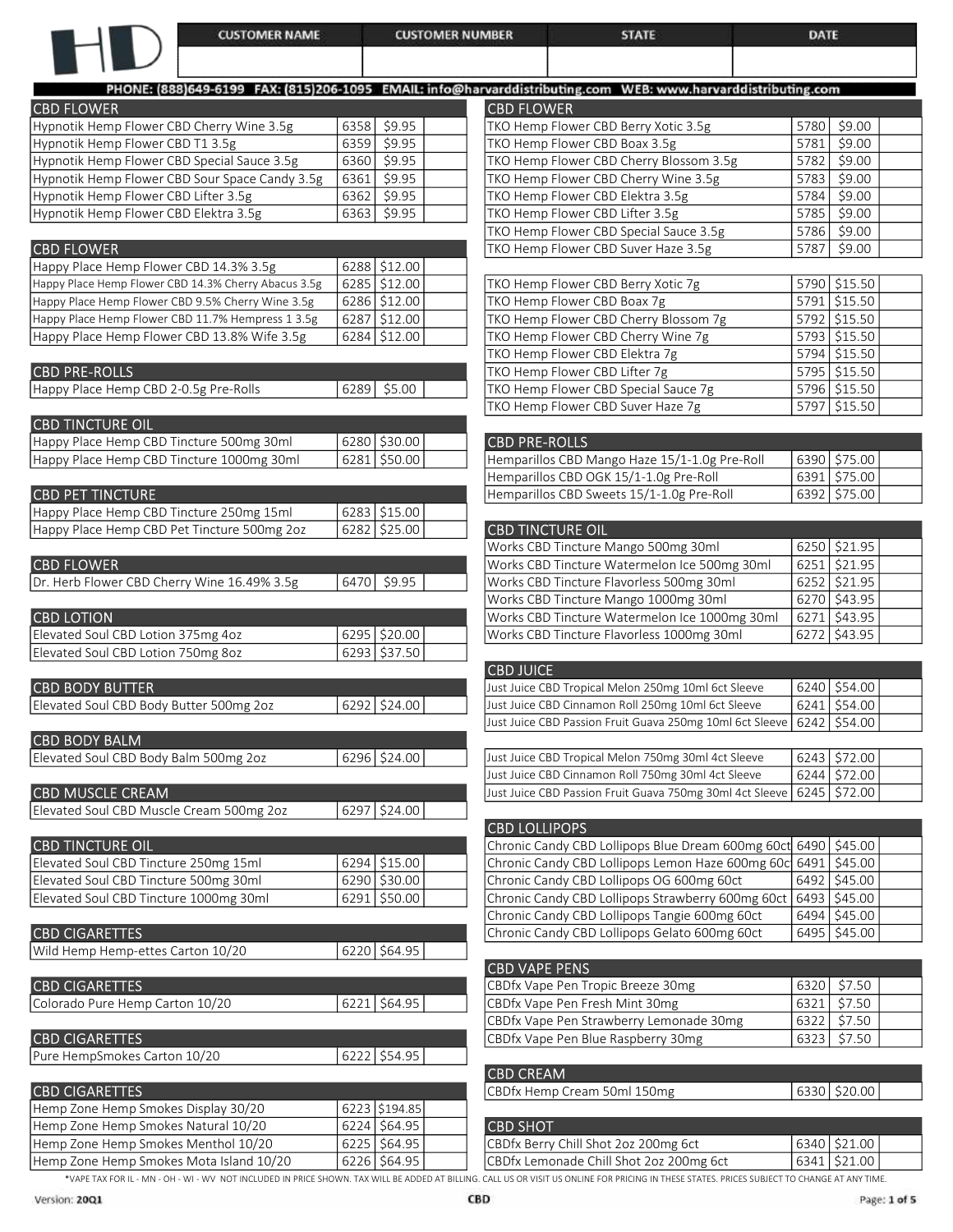| <b>CUSTOMER NAME</b>                                                                                         |                           | <b>CUSTOMER NUMBER</b> | <b>STATE</b>                                                                | <b>DATE</b> |              |
|--------------------------------------------------------------------------------------------------------------|---------------------------|------------------------|-----------------------------------------------------------------------------|-------------|--------------|
|                                                                                                              |                           |                        |                                                                             |             |              |
| PHONE: (888)649-6199 FAX: (815)206-1095 EMAIL: info@harvarddistributing.com WEB: www.harvarddistributing.com |                           |                        |                                                                             |             |              |
| <b>CBD GUMMIES</b>                                                                                           |                           | <b>CBD PET OIL</b>     |                                                                             |             |              |
| 50 Shades of Green Cozy O's Watermelon 100mg 10/5ct                                                          | 5760 \$50.00              |                        | Pure Paws CBD Pet Oil Beef 150mg 1oz                                        |             | 7550 \$12.50 |
| 50 Shades of Green Cozy O's Green Apple 100mg 10/5ct                                                         | 5758 \$50.00              |                        | Pure Paws CBD Pet Oil Chicken 150mg 1oz                                     | 7551        | \$12.50      |
| 50 Shades of Green Cozy O's Peach 100mg 10/5ct                                                               | 5759 \$50.00              |                        | Pure Paws CBD Pet Oil Salmon 150mg 1oz                                      | 7557        | \$12.50      |
| 50 Shades of Green Cozy O's Strawnana 100mg 10/5ct                                                           | 5764 \$50.00              |                        | Pure Paws CBD Pet Oil Beef 375mg 1oz                                        | 7552        | 525.00       |
| 50 Shades of Green Cozy O's Wild Cherry 100mg 10/5ct                                                         | 5765 \$50.00              |                        | Pure Paws CBD Pet Oil Chicken 375mg 1oz                                     |             | 7553 \$25.00 |
|                                                                                                              |                           |                        | Pure Paws CBD Pet Oil Salmon 375mg 1oz                                      |             | 7558 \$25.00 |
| 50 Shades of Green Cozy O's Watermelon 250mg 10/5ct                                                          | 5761 \$90.00              |                        | Pure Paws CBD Pet Oil Beef 1000mg 1oz                                       |             | 7554 \$50.00 |
| 50 Shades of Green Cozy O's Green Apple 250mg 10/5ct                                                         | 5766 \$90.00              |                        | Pure Paws CBD Pet Oil Chicken 1000mg 1oz                                    |             | 7555 \$50.00 |
| 50 Shades of Green Cozy O's Peach 250mg 10/5ct                                                               | 5767 \$90.00              |                        | Pure Paws CBD Pet Oil Salmon 1000mg 1oz                                     |             | 7559 \$50.00 |
| 50 Shades of Green Cozy O's Strawnana 250mg 10/5ct                                                           | $\overline{5768}$ \$90.00 |                        | Pure Paws CBD Cat Oil Salmon 125mg 1oz                                      |             | 7556 \$10.00 |
| 50 Shades of Green Cozy O's Wild Cherry 250mg 10/5ct                                                         | 5769 \$90.00              |                        |                                                                             |             |              |
| 50 Shades of Green Comfy Bears 100mg 10/5ct                                                                  | 5762 \$50.00              | <b>CBD PET TREATS</b>  | Pure Paws CBD Dog Treats 150mg 15ct                                         |             | 7560 \$12.50 |
|                                                                                                              |                           |                        |                                                                             |             |              |
| 50 Shades of Green Comfy Bears 300mg 10/5ct                                                                  | 5757 \$100.00             |                        | <b>CBD PET SHAMPOO</b>                                                      |             |              |
|                                                                                                              |                           |                        | Pure Paws CBD Pet Shampoo 150mg 60z                                         |             | 7570 \$12.50 |
| 50 Shades of Green Sour Worms 300mg 10/5ct                                                                   | 5763 \$100.00             |                        |                                                                             |             |              |
|                                                                                                              |                           |                        | <b>CBD PET PAW BUTTER</b>                                                   |             |              |
| <b>CBD TINCTURE OIL</b>                                                                                      |                           |                        | Pure Paws CBD Paw Butter 150mg 2oz                                          |             | 7580 \$12.50 |
| 50 Shades of Green Full Spectrum CBD Oil 500mg 30ml                                                          | 5770 \$35.00              |                        |                                                                             |             |              |
| 50 Shades of Green Full Spectrum CBD Oil 1500mg 30ml                                                         | 5771 \$75.00              | <b>CBD CAPSULES</b>    |                                                                             |             |              |
| <b>CBD E-LIQUIDS</b>                                                                                         |                           |                        | Natures Script CBD Capsules Display 75mg 12/5ct                             |             | 7360 \$60.00 |
| Koi Red Strawberry Milkshake Vape 100mg 30ml                                                                 | 5590 \$14.95              | <b>CBD GUMMIES</b>     |                                                                             |             |              |
| Koi Blue Raspberry Dragonfruit Vape 100mg 30ml                                                               | 5591 \$14.95              |                        | Natures Script CBD Gummies Calming Blend Display 75mg 12/5ct 7370   \$60.00 |             |              |
| Koi Gold Vanilla Custard Caramel Vape 100mg 30ml                                                             | 5592 \$14.95              |                        |                                                                             |             |              |
| Koi Jade Watermelon Sour Green Apple Vape 100mg 30ml                                                         | $5593$ \$14.95            |                        | Natures Script CBD Gummies Display 75mg 12/5ct                              |             | 7371 \$60.00 |
| Koi Pink Pink Lemonade Vape 100mg 30ml                                                                       | 5594 \$14.95              |                        |                                                                             |             |              |
|                                                                                                              |                           |                        | Natures Script CBD Gummies Display 125mg 12/5ct                             | 7372        | \$90.00      |
| Koi Red Strawberry Milkshake Vape 500mg 30ml                                                                 | 5595 \$29.95              |                        |                                                                             |             |              |
| Koi Blue Raspberry Dragonfruit Vape 500mg 30ml                                                               | 5596 \$29.95              |                        | <b>CBD TINCTURE OIL</b>                                                     |             |              |
| Koi Gold Vanilla Custard Caramel Vape 500mg 30ml                                                             | 5597 \$29.95              |                        | Natures Script Tincture Oil Peppermint 300mg                                |             | 7380 \$19.50 |
| Koi White Flavorless Vape 500mg 30ml                                                                         | 5598 \$29.95              |                        | Natures Script Tincture Oil Watermelon 300mg                                | 7381        | \$19.50      |
| Koi Jade Watermelon Sour Green Apple Vape 500mg 30ml                                                         | 5599 \$29.95              |                        |                                                                             |             |              |
| Koi Pink Pink Lemonade Vape 500mg 30ml                                                                       | 5600 \$29.95              |                        | Natures Script Tincture Oil Peppermint 600mg                                | 7382        | \$35.00      |
|                                                                                                              |                           |                        | Natures Script Tincture Oil Watermelon 600mg                                | 7383        | \$35.00      |
| Koi Red Strawberry Milkshake Vape 1000mg 30ml                                                                | 5601 \$44.95              |                        |                                                                             |             |              |
| Koi Blue Raspberry Dragonfruit Vape 1000mg 30ml                                                              | 5602 \$44.95              |                        | Natures Script Tincture Oil Peppermint 1000mg                               | 7384        | \$50.00      |
| Koi Gold Vanilla Custard Caramel Vape 1000mg 30ml                                                            | 5603 \$44.95              |                        | Natures Script Tincture Oil Watermelon 1000mg                               | 7385        | \$50.00      |
| Koi White Flavorless Vape 1000mg 30ml                                                                        | 5604 \$44.95              |                        |                                                                             |             |              |
| Koi Jade Watermelon Sour Green Apple Vape 1000mg 30m                                                         | 5605   \$44.95            |                        | Natures Script Tincture Oil Peppermint 2000mg                               | 7386        | \$70.00      |
| Koi Pink Pink Lemonade Vape 1000mg 30ml                                                                      | 5606 \$44.95              |                        | Natures Script Tincture Oil Watermelon 2000mg                               | 7387        | \$70.00      |

| <b>CBD VAPE PEN</b>                                |                | <b>CBD PAIN RELIEF GEL</b>                                            |      |              |
|----------------------------------------------------|----------------|-----------------------------------------------------------------------|------|--------------|
| CBD Lion Disposable Vape Pen Blueberry 50mg        | 6650   \$10.50 | Natures Script Pain Relief Gel 1oz 50mg Display 12ct   7390   \$60.00 |      |              |
| CBD Lion Disposable Vape Pen Cherry Pie 50mg       | 6651   \$10.50 |                                                                       |      |              |
| CBD Lion Disposable Vape Pen Ghost Train Haze 50mg | 6652   \$10.50 | Natures Script Pain Relief Gel 4oz 200mg Jar                          |      | 7391 \$17.50 |
| CBD Lion Disposable Vape Pen Jack Herer 50mg       | 6653   \$10.50 |                                                                       |      |              |
| CBD Lion Disposable Vape Pen Lemonhead 50mg        | 6654   \$10.50 | <b>CBD SOAPS</b>                                                      |      |              |
| CBD Lion Disposable Vape Pen Sour Diesal 50mg      | 6655   \$10.50 | Just Hemp Natural Soap Bar                                            |      | 5896 \$6.00  |
| CBD Lion Disposable Vape Pen Sour Tangie 50mg      | 6656   \$10.50 | Just Hemp Citrus Soap Bar                                             | 5897 | \$6.00       |
| CBD Lion Disposable Vape Pen Strawberry Cough 50mg | 6657   \$10.50 | Just Hemp Pomegranate Soap Bar                                        | 5898 | \$6.00       |
|                                                    |                | the set the control in the state of the state in the con-             |      | roool ccoo   |

| ICBD VAPE PEN                               |               |                                       |                |
|---------------------------------------------|---------------|---------------------------------------|----------------|
| CBD Mamba Disposable Pen Blueberry 50mg     | 6660 \$7.00   | <b>CBD BATH BOMBS</b>                 |                |
| CBD Mamba Disposable Pen Fruit Menthol 50mg | 6661  \$7.00  | Just CBD Bath Bomb Floral Scents 25mg | 6370   \$10.00 |
| CBD Mamba Disposable Pen Pink Lemoade 50mg  | 6662   \$7.00 | Just CBD Bath Bomb Deep Spices 25mg   | 6371   \$10.00 |
|                                             |               |                                       |                |

## CBD HONEY STICKS

Just CBD Honey Sticks Display 1000mg 100ct 5900 \$100.00

\*VAPE TAX FOR IL - MN - OH - WI - WV NOT INCLUDED IN PRICE SHOWN. TAX WILL BE ADDED AT BILLING. CALL US OR VISIT US ONLINE FOR PRICING IN THESE STATES. PRICES SUBJECT TO CHANGE AT ANY TIME.

| ICBD SOAPS I                   |      |            |  |
|--------------------------------|------|------------|--|
| Just Hemp Natural Soap Bar     |      | 5896 56.00 |  |
| Just Hemp Citrus Soap Bar      | 5897 | \$6.00     |  |
| Just Hemp Pomegranate Soap Bar | 5898 | \$6.00     |  |
| Just Hemp Patchouli Soap Bar   | 5899 | \$6.00     |  |

|  | 6370   \$10.00  <br>6371 \$10.00<br>6372 \$10.00<br>6373 \$10.00<br>$6374$ \$10.00 |
|--|------------------------------------------------------------------------------------|

Version: 20Q1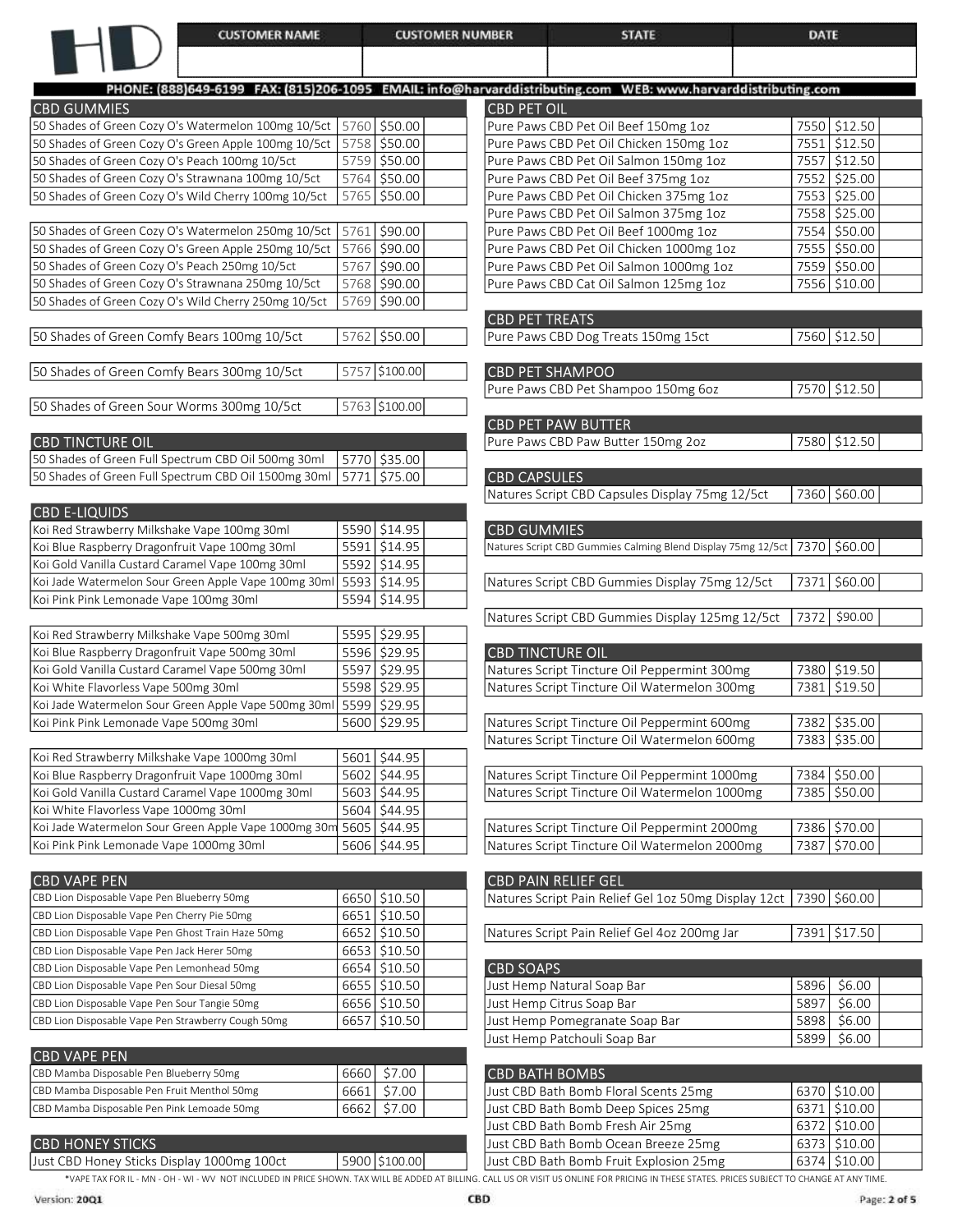|                                                                                                              | <b>CUSTOMER NAME</b>                                                                            |              | <b>CUSTOMER NUMBER</b>       |                         | <b>STATE</b>                                                                                                 | <b>DATE</b> |                         |
|--------------------------------------------------------------------------------------------------------------|-------------------------------------------------------------------------------------------------|--------------|------------------------------|-------------------------|--------------------------------------------------------------------------------------------------------------|-------------|-------------------------|
|                                                                                                              |                                                                                                 |              |                              |                         |                                                                                                              |             |                         |
|                                                                                                              |                                                                                                 |              |                              |                         | PHONE: (888)649-6199 FAX: (815)206-1095 EMAIL: info@harvarddistributing.com WEB: www.harvarddistributing.com |             |                         |
| <b>CBD E-LIQUIDS</b>                                                                                         |                                                                                                 |              |                              | <b>CBD PAIN PATCH</b>   |                                                                                                              |             |                         |
| Hemp Bombs Artic Spearmint Blast Vape 75mg 16.5ml                                                            |                                                                                                 | 5480         | \$5.00                       |                         | Hemp Bombs Hangover CBD Patch 100mg 12/4ct                                                                   |             | 6097 \$120.00           |
| Hemp Bombs Crisp Honeydew Melon Vape 75mg 16.5ml                                                             |                                                                                                 | 5436         | \$5.00                       |                         | Hemp Bombs Pain CBD Patch 100mg 12/2ct                                                                       |             | 6098 \$120.00           |
| Hemp Bombs Glazed Chocolate Donut Vape 75mg 16.5ml                                                           |                                                                                                 | 5481         | \$5.00                       |                         | Hemp Bombs Sleep CBD Patch 100mg 12/6ct                                                                      |             | 6099 \$120.00           |
| Hemp Bombs Roasted Columbian Coffee Vape 75mg 16.5ml                                                         |                                                                                                 | 5414         | \$5.00                       |                         |                                                                                                              |             |                         |
| Hemp Bombs Farm Fresh Strawberry Milk Vape 75mg 16.5m                                                        |                                                                                                 | 5423         | \$5.00                       | <b>CBD SHOT</b>         |                                                                                                              |             |                         |
| Hemp Bombs Sweet Mango Seduction Vape 75mg 16.5ml                                                            |                                                                                                 | 5482         | \$5.00                       |                         | Hemp Bombs Max Chill CBD Shot 75mg 2oz 12ct                                                                  |             | 5444 \$60.00            |
| Hemp Bombs Sugar Cookie Kryptonite Vape 75mg 16.5ml<br>Hemp Bombs Vanilla Cupcake Swirl Vape 75mg 16.5ml     |                                                                                                 | 5442<br>5424 | \$5.00<br>\$5.00             | <b>CBD GUMMIES</b>      |                                                                                                              |             |                         |
| Hemp Bombs Exotic Watermelon Kush Vape 75mg 16.5ml                                                           |                                                                                                 | 5425         | \$5.00                       |                         | Hemp Bombs CBD Gummies Display 75mg 12/5ct                                                                   |             | 5210 \$60.00            |
| Hemp Bombs Whipped Marshmallow Dream Vape 75mg 16.                                                           |                                                                                                 | 5483         | \$5.00                       |                         |                                                                                                              |             |                         |
| Hemp Bombs Wild Blueberry Jam Vape 75mg 16.5ml                                                               |                                                                                                 | 5426         | \$5.00                       |                         | Hemp Bombs CBD Gummies Calming Blend Display 75mg 12/5ct                                                     |             | $5218$ \$60.00          |
| Hemp Bombs Crushed Pineapple Paradise Vape 75mg 16.5m                                                        |                                                                                                 | 5448         | \$5.00                       |                         |                                                                                                              |             |                         |
| Hemp Bombs Bangin Fruity Bedrock Vape 75mg 16.5ml                                                            |                                                                                                 | 6103         | \$5.00                       |                         | Hemp Bombs CBD Gummies Display 180mg 12/12ct                                                                 |             | 5447 \$120.00           |
|                                                                                                              |                                                                                                 |              |                              |                         |                                                                                                              |             |                         |
| Hemp Bombs Artic Spearmint Blast Vape 250mg 16.5ml                                                           |                                                                                                 |              | 5484 \$15.00                 |                         | Hemp Bombs CBD Gummies Bottle 1050mg 70ct                                                                    |             | 5455 \$50.00            |
| Hemp Bombs Crisp Honeydew Melon Vape 250mg 16.5ml                                                            |                                                                                                 |              | 5485 \$15.00                 |                         |                                                                                                              |             |                         |
| Hemp Bombs Glazed Chocolate Donut Vape 250mg 16.5ml                                                          |                                                                                                 |              | 5486 \$15.00                 |                         | Hemp Bombs CBD Gummies Bottle 2000mg 70ct                                                                    |             | 5479 \$75.00            |
| Hemp Bombs Roasted Columbian Coffee Vape 250mg 16.5m                                                         |                                                                                                 |              | 5487 \$15.00                 |                         |                                                                                                              |             |                         |
| Hemp Bombs Farm Fresh Strawberry Milk Vape 250mg 16.5r<br>Hemp Bombs Sweet Mango Seduction Vape 250mg 16.5ml |                                                                                                 |              | 5428 \$15.00<br>5488 \$15.00 | <b>CBD PET OIL</b>      | Hemp Bombs Pet Oil Beef 125mg 30ml                                                                           |             | 6100 \$10.00            |
| Hemp Bombs Sugar Cookie Kryptonite Vape 250mg 16.5ml                                                         |                                                                                                 |              | 5443 \$15.00                 |                         |                                                                                                              |             |                         |
| Hemp Bombs Vanilla Cupcake Swirl Vape 250mg 16.5ml                                                           |                                                                                                 |              | 5429 \$15.00                 |                         | Hemp Bombs Pet Oil Chicken 300mg 30ml                                                                        |             | $6101$ \$20.00          |
| Hemp Bombs Exotic Watermelon Kush Vape 250mg 16.5ml                                                          |                                                                                                 |              | 5417 \$15.00                 |                         |                                                                                                              |             |                         |
| Hemp Bombs Whipped Marshmallow Dream Vape 250mg 16                                                           |                                                                                                 |              | 5489 \$15.00                 | <b>CBD PET TREATS</b>   |                                                                                                              |             |                         |
| Hemp Bombs Wild Blueberry Jam Vape 250mg 16.5ml                                                              |                                                                                                 |              | 5416 \$15.00                 |                         | Hemp Bombs CBD Dog Biscuits Display 80mg 12/8ct                                                              |             | $6107$ \$60.00          |
| Hemp Bombs Crushed Pineapple Paradise Vape 250mg 16.5r 5449   \$15.00                                        |                                                                                                 |              |                              |                         |                                                                                                              |             |                         |
| Hemp Bombs Bangin Fruity Bedrock Vape 250mg 16.5ml                                                           |                                                                                                 |              | 6104 \$15.00                 | <b>CBD DISPLAYS</b>     |                                                                                                              |             |                         |
|                                                                                                              |                                                                                                 |              |                              |                         | Hemp Bombs Counter Display Premium Starter Kit                                                               |             | 5456 \$400.00           |
| <b>CBD RUB</b><br>Hemp Bombs Pain Freeze Gel 1oz 50mg Display 12ct   5422   \$60.00                          |                                                                                                 |              |                              | <b>CBD TINCTURE OIL</b> |                                                                                                              |             |                         |
|                                                                                                              |                                                                                                 |              |                              |                         | Just CBD Tincture Honey 50mg 30ml                                                                            | 5890        | \$8.00                  |
| Hemp Bombs Pain Freeze Gel 4oz 200mg Jar                                                                     |                                                                                                 |              | 5490 \$17.50                 |                         | Just CBD Tincture Honey 100mg 30ml                                                                           | 5891        | \$10.00                 |
|                                                                                                              |                                                                                                 |              |                              |                         | Just CBD Tincture Honey 250mg 30ml                                                                           | 5892        | \$20.00                 |
| <b>CBD SYRUP</b>                                                                                             |                                                                                                 |              |                              |                         | Just CBD Tincture Honey 550mg 30ml                                                                           |             | 5893 \$40.00            |
| Hemp Bombs CBD Fruit Punch Relaxation Syrup 100mg 4oz   5415   \$7.50                                        |                                                                                                 |              |                              |                         | Just CBD Tincture Honey 1000mg 30ml                                                                          |             | 5894 \$50.00            |
|                                                                                                              |                                                                                                 |              |                              |                         | Just CBD Tincture Honey 1500mg 30ml                                                                          |             | 5895 \$60.00            |
| Hemp Bombs CBD Fruit Punch Relaxation Syrup 300mg 4oz                                                        |                                                                                                 |              | 5454 \$20.00                 |                         |                                                                                                              |             |                         |
|                                                                                                              |                                                                                                 |              |                              |                         | Just CBD Full Spectrum Tincture 50mg 30ml                                                                    | 5871        | \$9.00                  |
| <b>CBD TINCTURE OIL</b>                                                                                      |                                                                                                 |              |                              |                         | Just CBD Full Spectrum Tincture 100mg 30ml                                                                   | 5872        | \$12.00                 |
| Hemp Bombs Tincture Oil Peppermint 300mg<br>Hemp Bombs Tincture Oil Watermelon 300mg                         |                                                                                                 |              | 5420 \$19.50<br>5491 \$19.50 |                         | Just CBD Full Spectrum Tincture 250mg 30ml<br>Just CBD Full Spectrum Tincture 550mg 30ml                     | 5873        | \$22.00<br>5874 \$42.00 |
|                                                                                                              |                                                                                                 |              |                              |                         | Just CBD Full Spectrum Tincture 1000mg 30ml                                                                  |             | 5875 \$60.00            |
| Hemp Bombs Tincture Oil Peppermint 600mg                                                                     |                                                                                                 |              | 5445 \$35.00                 |                         | Just CBD Full Spectrum Tincture 1500mg 30ml                                                                  |             | 5876 \$70.00            |
| Hemp Bombs Tincture Oil Watermelon 600mg                                                                     |                                                                                                 |              | 5446 \$35.00                 |                         |                                                                                                              |             |                         |
|                                                                                                              |                                                                                                 |              |                              | <b>CBD PAIN CREAM</b>   |                                                                                                              |             |                         |
| Hemp Bombs Tincture Oil Peppermint 1000mg                                                                    |                                                                                                 |              | 5419 \$50.00                 |                         | Just CBD Pain Cream 100mg 2oz                                                                                |             | 5910 \$10.00            |
| Hemp Bombs Tincture Oil Watermelon 1000mg                                                                    |                                                                                                 |              | 5492 \$50.00                 |                         | Just CBD Pain Cream 250mg 4oz                                                                                |             | 5911 \$20.00            |
|                                                                                                              |                                                                                                 |              |                              |                         |                                                                                                              |             |                         |
| Hemp Bombs Tincture Oil Peppermint 2000mg                                                                    |                                                                                                 |              | 5418 \$70.00                 | <b>CBD PAIN ROLL-ON</b> |                                                                                                              |             |                         |
| Hemp Bombs Tincture Oil Watermelon 2000mg                                                                    |                                                                                                 |              | 5493 \$70.00                 |                         | Just CBD Pain Roll-On 200mg 2oz                                                                              |             | 5877 \$15.00            |
|                                                                                                              |                                                                                                 |              |                              |                         | Just CBD Pain Roll-On 350mg 3oz                                                                              |             | 5878 \$24.00            |
| Hemp Bombs Tincture Oil Watermelon 4000mg                                                                    |                                                                                                 |              | 5494 \$115.00                |                         |                                                                                                              |             |                         |
| <b>CBD LOLLIPOPS</b>                                                                                         |                                                                                                 |              |                              | <b>CBD LICORICE</b>     | Just CBD Licorice Jar 2000mg                                                                                 |             | 5901 \$40.00            |
| Hemp Bombs CBD Lollipops Display 40mg 24ct                                                                   |                                                                                                 |              | $6102$ \$60.00               |                         |                                                                                                              |             |                         |
|                                                                                                              |                                                                                                 |              |                              | <b>CBD PROTEIN BARS</b> |                                                                                                              |             |                         |
| <b>CBD CAPSULES</b>                                                                                          |                                                                                                 |              |                              |                         | Just CBD Peanut Butter Protein Bars Display 300mg 12ct                                                       | 5865        | \$48.00                 |
| Hemp Bombs CBD Capsules Display 12ct                                                                         |                                                                                                 |              | 5427 \$60.00                 |                         | Just CBD Caramel Almond Protein Bars Display 300mg 12ct 5866                                                 |             | \$48.00                 |
|                                                                                                              |                                                                                                 |              |                              |                         | Just CBD Cinnamon Pecan Protein Bars Display 300mg 12ct 5867                                                 |             | \$48.00                 |
| Hemp Bombs CBD Capsules Bottle 375mg 25ct                                                                    |                                                                                                 |              | 6106 \$20.00                 |                         | Just CBD Smores Protein Bars Display 300mg 12ct                                                              |             | 5868 \$48.00            |
|                                                                                                              | *VAPE TAX FOR IL - MN - OH - WI - WV NOT INCLUDED IN PRICE SHOWN. TAX WILL BE ADDED AT BILLING. |              |                              |                         | CALL US OR VISIT US ONLINE FOR PRICING IN THESE STATES. PRICES SUBJECT TO CHANGE AT ANY TIME.                |             |                         |

 $\overline{\phantom{a}}$ 

ן

1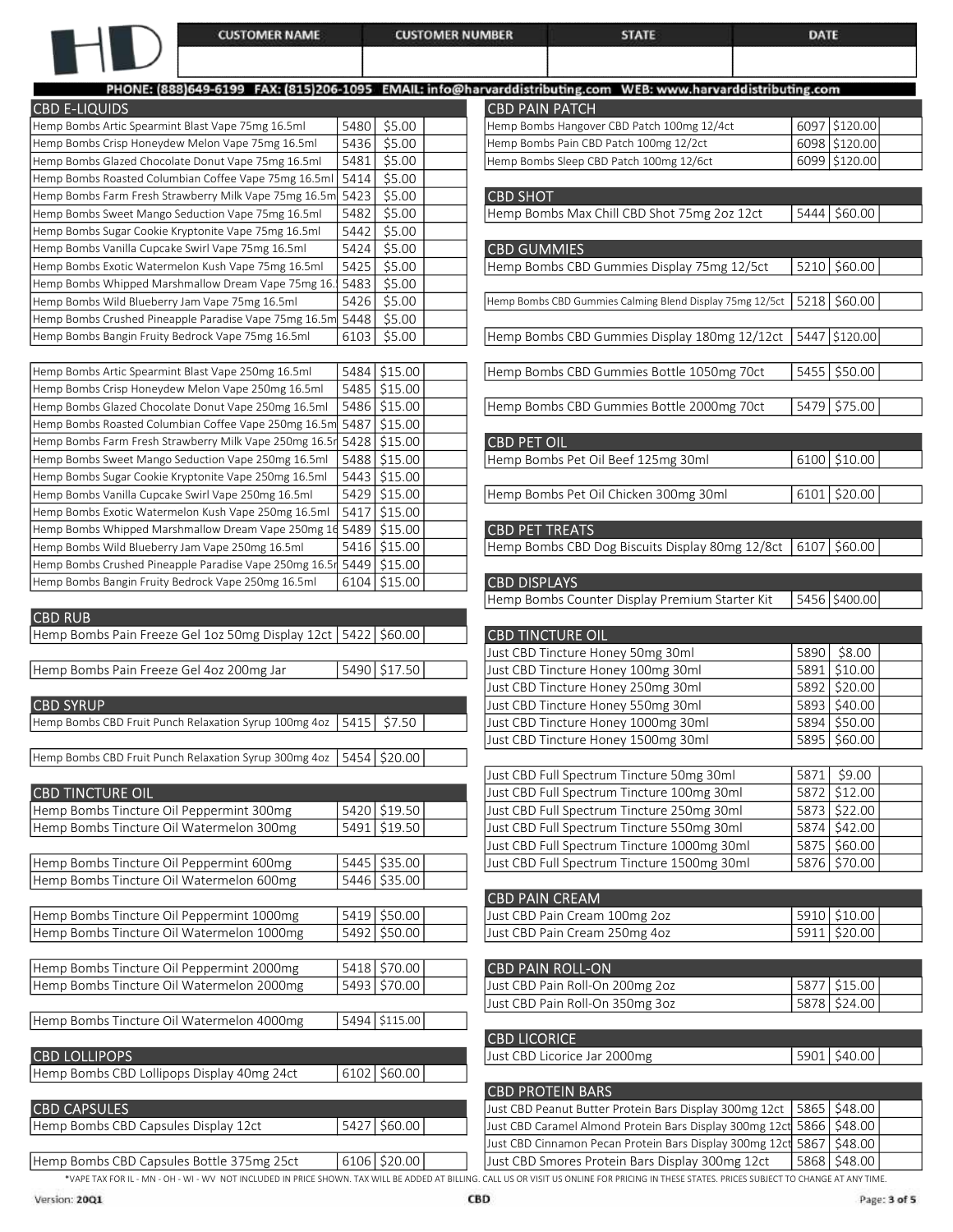| <b>CUSTOMER NAME</b>                                                               | <b>CUSTOMER NUMBER</b>       | <b>STATE</b>                                                                                                 | <b>DATE</b>                    |
|------------------------------------------------------------------------------------|------------------------------|--------------------------------------------------------------------------------------------------------------|--------------------------------|
|                                                                                    |                              |                                                                                                              |                                |
|                                                                                    |                              | PHONE: (888)649-6199 FAX: (815)206-1095 EMAIL: info@harvarddistributing.com WEB: www.harvarddistributing.com |                                |
| <b>CBD GUMMIES</b>                                                                 |                              | <b>CBD DRIED FRUITS</b>                                                                                      |                                |
| Just CBD Clear Bears Gummies Jar 250mg                                             | 5912 \$12.00                 | Just CBD Apple Slices Jar 250mg                                                                              | 5970 \$15.00                   |
| Just CBD Sugar Bears Gummies Jar 250mg                                             | 5913 \$12.00                 | Just CBD Apricots Jar 250mg                                                                                  | 5971 \$15.00                   |
| Just CBD Worms Gummies Jar 250mg                                                   | 5914 \$12.00                 | Just CBD Kiwi Chunks Jar 250mg                                                                               | 5972 \$15.00                   |
| Just CBD Sour Worms Gummies Jar 250mg                                              | 5915 \$12.00                 | Just CBD Diced Mango Jar 250mg                                                                               | 5973 \$15.00                   |
| Just CBD Rainbows Gummies Jar 250mg                                                | 5916 \$12.00                 | Just CBD Papaya Chucks Jar 250mg                                                                             | 5974 \$15.00                   |
| Just CBD Happy Face Gummies Jar 250mg                                              | 5917 \$12.00                 | Just CBD Pineapple Chunks Jar 250mg                                                                          | 5975   \$15.00                 |
| Just CBD Blueberry Ring Gummies Jar 250mg                                          | 5918 \$12.00                 |                                                                                                              |                                |
| Just CBD Peach Ring Gummies Jar 250mg                                              | 5919 \$12.00                 | Just CBD Apple Slices Jar 500mg                                                                              | 5980 \$25.00                   |
| Just CBD Apple Rings Gummies Jar 250mg                                             | 5904 \$12.00                 | Just CBD Apricots Jar 500mg                                                                                  | 5981 \$25.00                   |
|                                                                                    |                              | Just CBD Kiwi Chunks Jar 500mg                                                                               | 5982 \$25.00                   |
| Just CBD Clear Bears Gummies Jar 500mg                                             | 5920 \$20.00                 | Just CBD Diced Mango Jar 500mg                                                                               | 5983 \$25.00                   |
| Just CBD Sugar Bears Gummies Jar 500mg                                             | 5921 \$20.00                 | Just CBD Papaya Chucks Jar 500mg                                                                             | 5984 \$25.00                   |
| Just CBD Worms Gummies Jar 500mg                                                   | 5922 \$20.00                 | Just CBD Pineapple Chunks Jar 500mg                                                                          | 5985 \$25.00                   |
| Just CBD Sour Worms Gummies Jar 500mg                                              | 5923 \$20.00                 |                                                                                                              |                                |
| Just CBD Rainbows Gummies Jar 500mg                                                | 5924 \$20.00                 | Just CBD Apple Slices Jar 750mg                                                                              | 5990 \$30.00                   |
| Just CBD Happy Face Gummies Jar 500mg                                              | 5925 \$20.00                 | Just CBD Apricots Jar 750mg                                                                                  | 5991 \$30.00                   |
| Just CBD Blueberry Ring Gummies Jar 500mg                                          | 5926 \$20.00                 | Just CBD Kiwi Chunks Jar 750mg                                                                               | 5992 \$30.00                   |
| Just CBD Peach Ring Gummies Jar 500mg                                              | 5927 \$20.00                 | Just CBD Diced Mango Jar 750mg                                                                               | 5993 \$30.00                   |
|                                                                                    |                              | Just CBD Papaya Chucks Jar 750mg                                                                             | 5994 \$30.00                   |
| Just CBD Clear Bears Gummies Jar 750mg                                             | 5930 \$25.00                 | Just CBD Pineapple Chunks Jar 750mg                                                                          | 5995 \$30.00                   |
| Just CBD Sugar Bears Gummies Jar 750mg                                             | 5931 \$25.00                 |                                                                                                              |                                |
| Just CBD Worms Gummies Jar 750mg                                                   | 5932 \$25.00                 | Just CBD Apple Slices Jar 1000mg                                                                             | 6200 \$35.00                   |
| Just CBD Sour Worms Gummies Jar 750mg                                              | 5933 \$25.00                 | Just CBD Apricots Jar 1000mg                                                                                 | $6201$ \$35.00                 |
| Just CBD Rainbows Gummies Jar 750mg                                                | 5934 \$25.00                 | Just CBD Kiwi Chunks Jar 1000mg                                                                              | 6202 \$35.00                   |
| Just CBD Happy Face Gummies Jar 750mg                                              | 5935 \$25.00<br>5936 \$25.00 | Just CBD Diced Mango Jar 1000mg<br>Just CBD Papaya Chucks Jar 1000mg                                         | $6203$ \$35.00<br>6204 \$35.00 |
| Just CBD Blueberry Ring Gummies Jar 750mg<br>Just CBD Peach Ring Gummies Jar 750mg | 5937 \$25.00                 |                                                                                                              |                                |
|                                                                                    |                              | <b>CBD GUMMIES</b>                                                                                           |                                |
| Just CBD Clear Bears Gummies Jar 1000mg                                            | 5940 \$30.00                 | Good CBD Lemon Drops Display 100mg 10/10ct                                                                   | 5700 \$50.00                   |
| Just CBD Sugar Bears Gummies Jar 1000mg                                            | 5941 \$30.00                 | Good CBD Fruit Drops Display 200mg 10/10ct                                                                   | 5701 \$80.00                   |
| Just CBD Worms Gummies Jar 1000mg                                                  | 5942 \$30.00                 | Good CBD Gummy Bears Display 200mg 10/10ct                                                                   | 5702 \$80.00                   |
| Just CBD Sour Worms Gummies Jar 1000mg                                             | 5943   \$30.00               | Good CBD Sour Worms Display 400mg 10/10ct                                                                    | 5703 \$125.00                  |
| Just CBD Rainbows Gummies Jar 1000mg                                               | 5944 \$30.00                 | Good CBD Blue Razz Rings Display 500mg 10/10ct                                                               | 5704 \$150.00                  |
| Just CBD Happy Face Gummies Jar 1000mg                                             | 5945 \$30.00                 |                                                                                                              |                                |
| Just CBD Blueberry Ring Gummies Jar 1000mg                                         | 5946 \$30.00                 | Good CBD Fruit Rings Big Bag 1000mg                                                                          | 5705 \$35.00                   |
| Just CBD Peach Ring Gummies Jar 1000mg                                             | 5947 \$30.00                 |                                                                                                              |                                |
|                                                                                    |                              | <b>CBD PAIN FREEZE</b>                                                                                       |                                |
| Just CBD Clear Bears Gummies Jar 3000mg                                            | 5861 \$60.00                 | Good CBD Artic Muscle 1000mg                                                                                 | 5720 \$37.50                   |
| Just CBD Party Pack Gummies Jar 3000mg                                             | 5862 \$60.00                 |                                                                                                              |                                |
|                                                                                    |                              | <b>CBD TINCTURE OIL</b>                                                                                      |                                |
| <b>CBD SUGAR FREE GUMMIES</b>                                                      |                              | Good CBD Tincture Orange 500mg 30ml                                                                          | 5730 \$26.50                   |
| Just CBD Sugar Free Gummy Bears Jar 250mg                                          | 5863 \$15.00                 | Good CBD Tincture Lemon 500mg 30ml                                                                           | 5731 \$26.50                   |
| Just CBD Sugar Free Gummy Bears Jar 500mg                                          | 5999 \$20.00                 | Good CBD Tincture Peppermint 500mg 30ml                                                                      | 5732 \$26.50                   |
| Just CBD Sugar Free Gummy Bears Jar 1000mg                                         | 5864 \$35.00                 |                                                                                                              |                                |
|                                                                                    |                              | Good CBD Tincture Orange 750mg 30ml                                                                          | 5725 \$32.50                   |
| <b>CBD PET TREATS</b>                                                              |                              | Good CBD Tincture Lemon 750mg 30ml                                                                           | 5726 \$32.50                   |
| Just CBD Pets Dog Treats Chicken Ball 100mg                                        | 5960 \$15.00                 | Good CBD Tincture Peppermint 750mg 30ml                                                                      | 5727 \$32.50                   |
| Just CBD Pets Dog Treats Liver Meatball 100mg                                      | 5961 \$15.00                 | Good CBD Tincture Cookies & Cream 750mg 30ml                                                                 | 5728 \$32.50                   |
| Just CBD Pets Dog Treats Beef Wrap 100mg                                           | 5962 \$15.00                 | Good CBD Tincture Strawberry 750mg 30ml                                                                      | 5729 \$32.50                   |
| Just CBD Pets Dog Treats BBQ Kabob 100mg                                           | 5963 \$15.00                 |                                                                                                              |                                |
| Just CBD Pets Dog Treats Doggy Bacon 100mg                                         | 5964 \$15.00                 | Good CBD Tincture Lemon 1000mg 30ml                                                                          | 5741 \$41.00                   |
| Just CBD Pets Dog Treats Chicken Biscuit 100mg                                     | 5965 \$15.00                 | Good CBD Tincture Peppermint 1000mg 30ml                                                                     | 5742 \$41.00                   |

| BD Pets Dog Treats Cheese Wraps IUUMg   | 1 5969 1 515.00 1 |                                                                                                                                                                                                |                  |  |
|-----------------------------------------|-------------------|------------------------------------------------------------------------------------------------------------------------------------------------------------------------------------------------|------------------|--|
| <b>BD Pets Cat Treats Chicken 100mg</b> | 5998   \$15.00    | Good CBD Tincture Orange 1500mg 30ml                                                                                                                                                           | 5750 \$55.00     |  |
| <b>BD Pets Cat Treats Purr 100mg</b>    | 5997 \$15.00      | Good CBD Tincture Lemon 1500mg 30ml                                                                                                                                                            | $ 5751 $ \$55.00 |  |
|                                         |                   | Good CBD Tincture Peppermint 1500mg 30ml                                                                                                                                                       | 5752 555.00      |  |
| <b>HONEY STICKS</b>                     |                   | Good CBD Tincture Cookies & Cream 1500mg 30ml                                                                                                                                                  | 5753 555.00      |  |
| CBD Honey Sticks Display 2000mg 100ct   | $ 5710 $ \$150.00 | Good CBD Tincture Strawberry 1500mg 30ml                                                                                                                                                       | $ 5754 $ \$55.00 |  |
|                                         |                   | *VAPE TAX FOR IL - MN - OH - WL- WV, NOT INCLUDED IN PRICE SHOWN. TAX WILL BE ADDED AT BILLING, CALL US OR VISIT US ON LINE FOR PRICING IN THESE STATES, PRICES SUBJECT TO CHANGE AT ANY TIME. |                  |  |

**CBD HONEY STICKS** 

Just CBD Pets Dog Treats Cheese Wraps 100mg 5969 \$15.00 Just CBD Pets Cat Treats Chicken 100mg 5998 \$15.00 Just CBD Pets Cat Treats Purr 100mg 5997 \$15.00

Good CBD Honey Sticks Display 2000mg 100ct 5710 \$150.00

Just CBD Pets Dog Treats Beef & Rice 100mg 5966 \$15.00 Good CBD Tincture Cookies & Cream 1000mg 30ml 5743 \$41.00 Just CBD Pets Dog Treats Bone 100mg  $\boxed{5967 \mid $15.00 \mid}$  Good CBD Tincture Strawberry 1000mg 30ml 5744 \$41.00